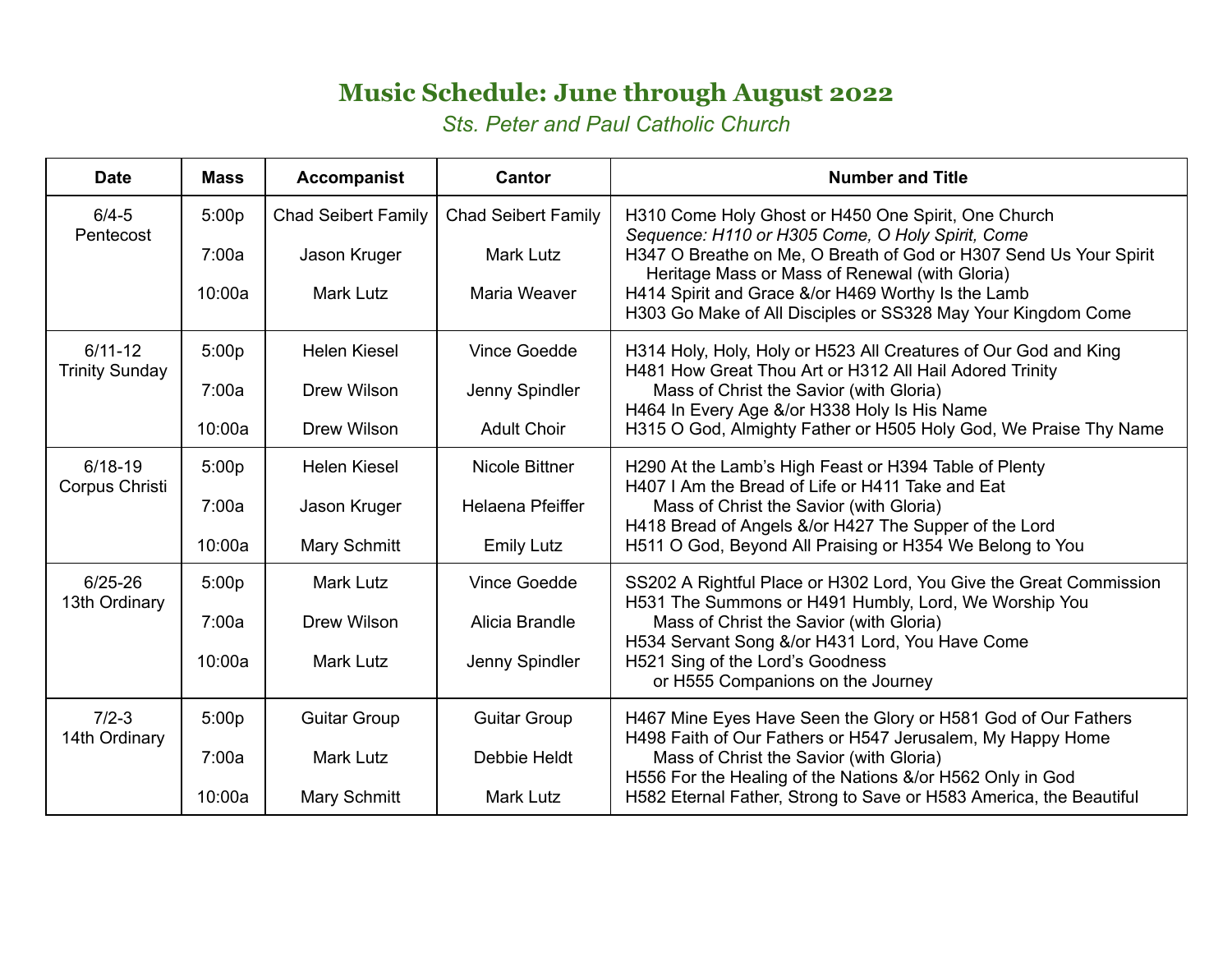## *Music Schedule: June through August 2022 (continued)* 2

| $7/9 - 10$<br>15th Ordinary  | 5:00p<br>7:00a<br>10:00a | <b>Helen Kiesel</b><br><b>Drew Wilson</b><br><b>Mark Lutz</b> | Nicole Bittner<br>Helaena Pfeiffer<br>Maria Weaver | H477 Canticle of the Sun or H396 Gather Your People<br>H435 Litany of Peace or H436 Prayer of St. Francis<br>Mass of Christ the Savior (with Gloria)<br>H432 Unless a Grain of Wheat<br>&/or H540 God of Day and God of Darkness<br>H561 How Can I Keep from Singing<br>or H449 The Church's One Foundation |  |
|------------------------------|--------------------------|---------------------------------------------------------------|----------------------------------------------------|-------------------------------------------------------------------------------------------------------------------------------------------------------------------------------------------------------------------------------------------------------------------------------------------------------------|--|
| $7/16 - 17$<br>16th Ordinary | 5:00p<br>7:00a           | <b>Chad Seibert Family</b><br>Jason Kruger                    | <b>Chad Seibert Family</b><br><b>Mark Lutz</b>     | H457 I Heard the Voice of Jesus or H386 Gather the People<br>H530 The Servant Song or H565 O God, You Search Me<br>Mass of Christ the Savior (with Gloria)<br>H402 Behold the Lamb &/or H428 Only This I Want<br>H485 In Christ Alone or H544 We Are the Light of the World                                 |  |
|                              | 10:00a                   | Drew Wilson                                                   | <b>Adult Choir</b>                                 |                                                                                                                                                                                                                                                                                                             |  |
| $7/23 - 24$<br>17th Ordinary | 5:00p                    | <b>Drew Wilson</b>                                            | <b>Vince Goedde</b>                                | H518 Sing to the Mountains or SS350 Shout to the Lord<br>H487 Lord of all Hopefulness or H448 Isaiah 49                                                                                                                                                                                                     |  |
|                              | 7:00a                    | <b>Drew Wilson</b>                                            | Jenny Spindler                                     | Mass of Christ the Savior (with Gloria)                                                                                                                                                                                                                                                                     |  |
|                              | 10:00a                   | Mary Schmitt                                                  | <b>Emily Lutz</b>                                  | H560 Seek Ye First &/or H366 Loving and Forgiving<br>H525 Praise God from Whom All Blessings Flow or H494 Irish Blessing                                                                                                                                                                                    |  |
| 7/30-31<br>18th Ordinary     | 5:00p                    | <b>Guitar Group</b>                                           | <b>Guitar Group</b>                                | H396 Gather Your People or H392 Here at This Table<br>H441 Christ in Me Arise or H495 Be Thou My Vision<br>Mass of Christ the Savior (with Gloria)<br>H488 These Alone Are Enough &/or H401 One Bread, One Body                                                                                             |  |
|                              | 7:00a                    | <b>Mark Lutz</b>                                              | Debbie Heldt                                       |                                                                                                                                                                                                                                                                                                             |  |
|                              | 10:00a                   | <b>Mark Lutz</b>                                              | Helaena Pfeiffer                                   | H549 Lead Me, Lord or H563 O God, Our Help in Ages Past                                                                                                                                                                                                                                                     |  |
| $8/6 - 7$<br>19th Ordinary   | 5:00p                    | <b>Helen Kiesel</b>                                           | Nicole Bittner                                     | H445 Rain Down or H355 Enter the Journey<br>H373 Be Still, My Soul or H503 Center of My Life<br>Mass of Christ the Savior (with Gloria)<br>H419 Bread of Life &/or H567 You Are Near<br>H466 In the Day of the Lord or H537 Sent Forth by God's Blessing                                                    |  |
|                              | 7:00a                    | <b>Mark Lutz</b>                                              | <b>Mark Lutz</b>                                   |                                                                                                                                                                                                                                                                                                             |  |
|                              | 10:00a                   | <b>Drew Wilson</b>                                            | <b>HS Girls</b>                                    |                                                                                                                                                                                                                                                                                                             |  |
| $8/13 - 14$<br>20th Ordinary | 5:00p                    | <b>Drew Wilson</b>                                            | Vince Goedde                                       | H354 We Belong to You or H529 City of God<br>H446 Like a Shepherd or H381 The Lord Is My Light<br>Mass of Christ the Savior (with Gloria)<br>H400 Seed, Scattered and Sown &/or H409 Taste and See<br>H316 Lift High the Cross or H474 Now Thank We All Our God                                             |  |
|                              | 7:00a                    | Jason Kruger                                                  | Sarah Hasenour                                     |                                                                                                                                                                                                                                                                                                             |  |
|                              | 10:00a                   | Mary Schmitt                                                  | <b>Emily Lutz</b>                                  |                                                                                                                                                                                                                                                                                                             |  |